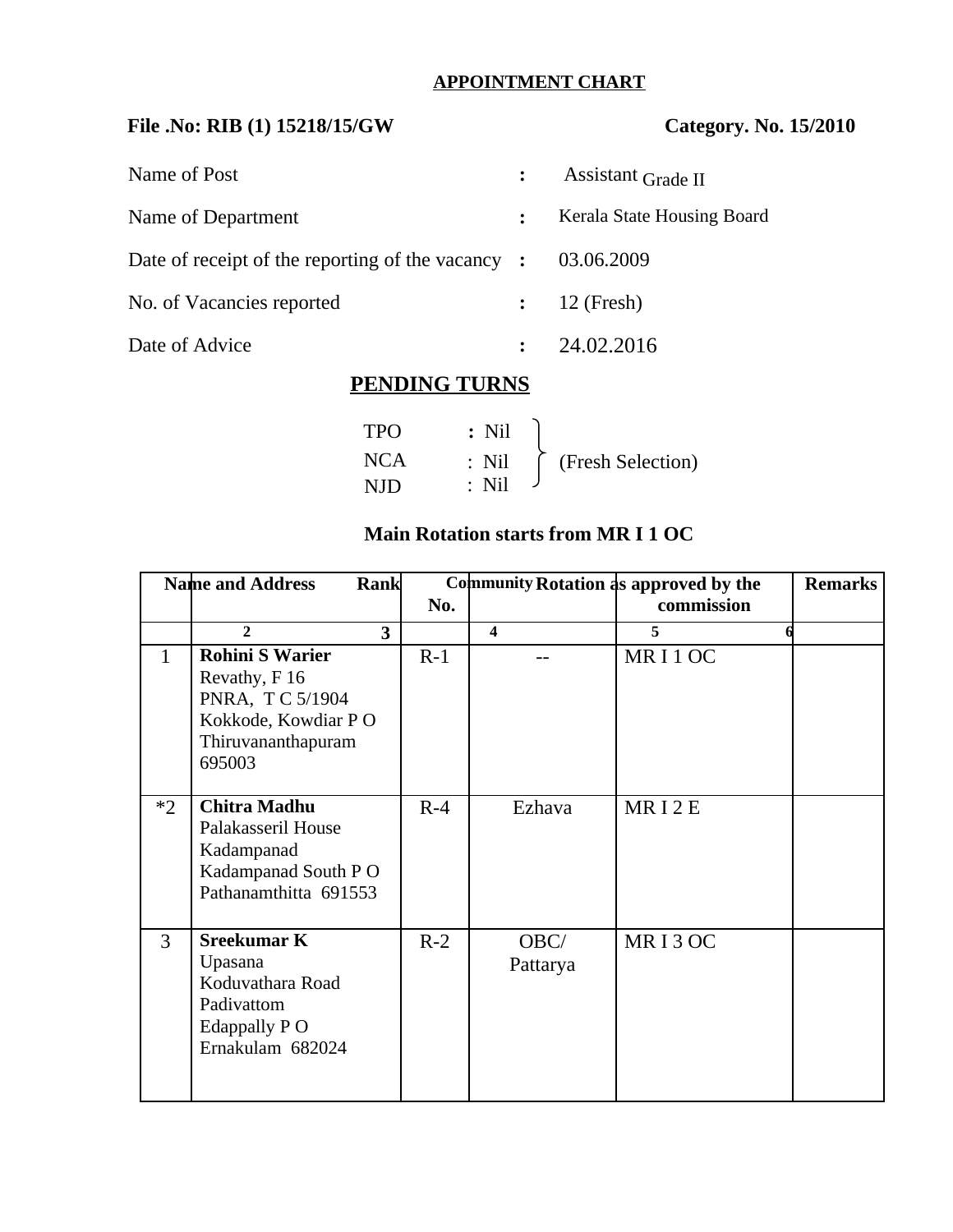| $*4$ | <b>Minimol PS</b><br>Parakkundu House<br>Peringottukurisi (PO)<br>Palakkad 678574                                                 | $R-6$          | SC/<br>Parayan | MRI4SC    |  |
|------|-----------------------------------------------------------------------------------------------------------------------------------|----------------|----------------|-----------|--|
| 5    | <b>Smitha S</b><br>V G Sadanam<br>Vellimon<br>Vellimon West PO<br>Kollam 691511                                                   | $R-3$          |                | MRI5OC    |  |
| 6    | <b>Ummer Ashif A</b><br>Nakshatra<br>33/297 (Old), 33/297(New)<br>Milakudeen Nagar<br>Vennakara<br>Nurani Post<br>Palakkad 678004 | $R-1$<br>(S/L) | Muslim         | MRI6M     |  |
| $*7$ | <b>Arundas D</b><br>Munduchira (Karthika)<br>CMC-10, Cherthala<br>Cherthala P O<br>Alappuzha 688524                               | $R-5$          | Ezhava         | MRI7OC    |  |
| 8    | <b>Jineesh KA</b><br>Kaliyath House<br>Elinjipra, Elinjipra PO<br>Thrissur 680721                                                 | $R-34$         | LC             | MRI8LC/AI |  |
| $*9$ | <b>Abhishek A S</b><br><b>Arappatt House</b><br>Moothakunnam<br>Moothakunnam PO<br>Ernakulam 683516                               | $R-7$          | Ezhava         | MRI9OC    |  |
| 10   | <b>Gireesh Kumar C P</b><br>Cheniyatt Parambil<br>K Puram<br>Malappuram 676307                                                    | $R-11$         | OBC/<br>Saliya | MRI10OBC  |  |